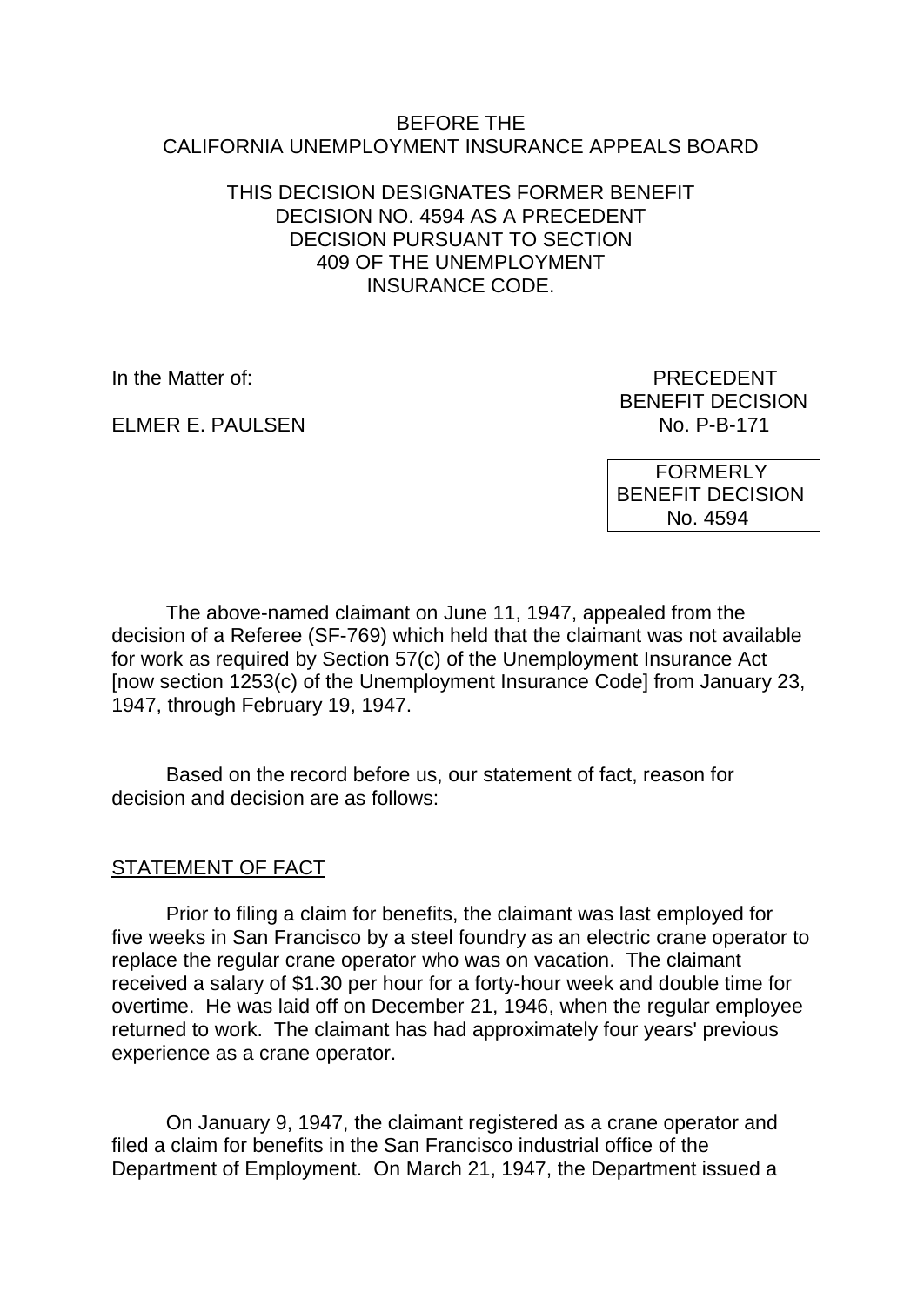determination which held the claimant ineligible for benefits from January 23, 1947, through February 19, 1947, on the ground that he was not available for work as required by Section 57(c) of the Unemployment Insurance Act. The claimant appealed and a Referee affirmed the determination.

On January 25, 1947, the claimant, upon the advice of a friend in Utah, left San Francisco, and traveled to Salt Lake City, Utah, to seek work. The claimant testified that prior to leaving for Utah, he applied for employment through his local union and was informed that very few openings occur for crane operators in the San Francisco area during the winter months. He notified the local employment office in San Francisco of his intentions to leave California and seek work in Utah. The claimant certified for benefits in the local office in Salt Lake City on January 30, 1947, February 6, 1947, and on February 13, 1947, he registered for employment as a casual worker. During the following week he returned to San Francisco, and on March 20, 1947, he obtained employment in that area as a crane operator. The claimant was so employed on May 1, 1947, the date of the hearing before a Referee.

The record shows that work within the claimant's qualification as a crane operator exists in the locality of Salt Lake City. The claimant applied for such work at the mills and foundries in that area. He also applied for employment at a mill in Provo, Utah, which is located forty miles from Salt Lake City. As far as the record discloses the claimant placed no unreasonable restrictions on hours, wages, or other working conditions acceptable to him.

# REASON FOR DECISION

The availability for work of a claimant who is only in a community for a short period such as in the instant case must be determined by the application of the same criteria used in establishing compliance with the statutory requirement in other cases; i.e. a showing must be made that the claimant has been genuinely in the labor market, ready, willing, and able to accept suitable employment without unreasonable restrictions or limitations.

We are of the opinion that the evidence in this case does not justify the conclusion of the Referee that the claimant did not meet the statutory requirements of availability for work. The record shows that a labor market exists for work within the claimant's previous experience and training as a crane operator in the area of Salt Lake City and that the claimant on his own initiative applied at several places for such work. The claimant placed no unreasonable restrictions on hours, wages, or other working conditions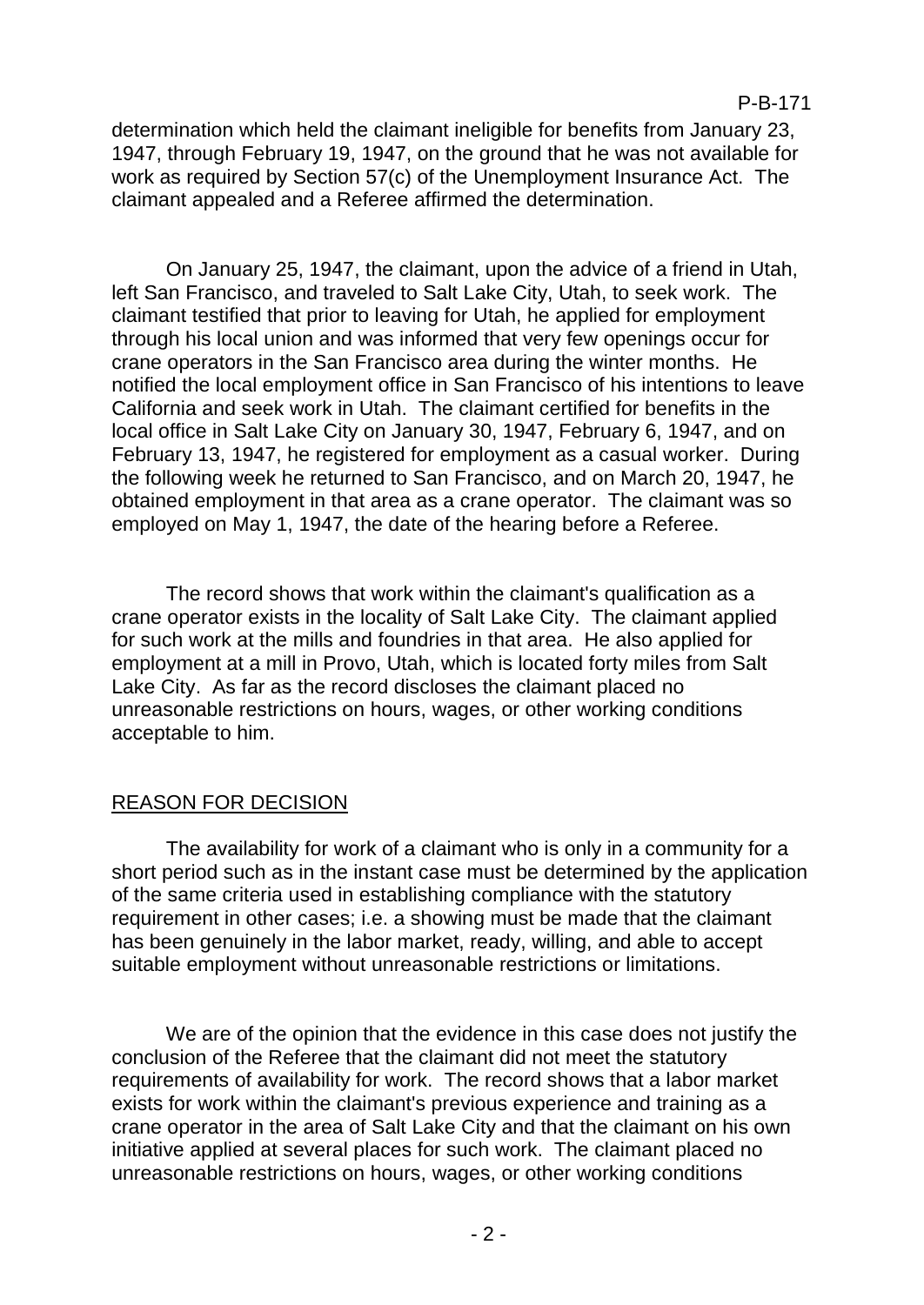acceptable to him. Under all the facts of this case, we conclude that the claimant was in an active labor market where he could reasonably expect to obtain employment and that he was available for work within the meaning of Section 57(c) of the Act during the period involved in this appeal.

## DECISION

The decision of the Referee is reversed. Benefits are allowed for the period from January 23, 1947, to February 19, 1947, provided the claimant is otherwise eligible.

Sacramento, California, January 6, 1976

# CALIFORNIA UNEMPLOYMENT INSURANCE APPEALS BOARD

# DON BLEWETT, Chairperson

MARILYN H. GRACE

CARL A. BRITSCHGI

RICHARD H. MARRIOTT

DISSENTING - Written Opinion Attached

HARRY K. GRAFE